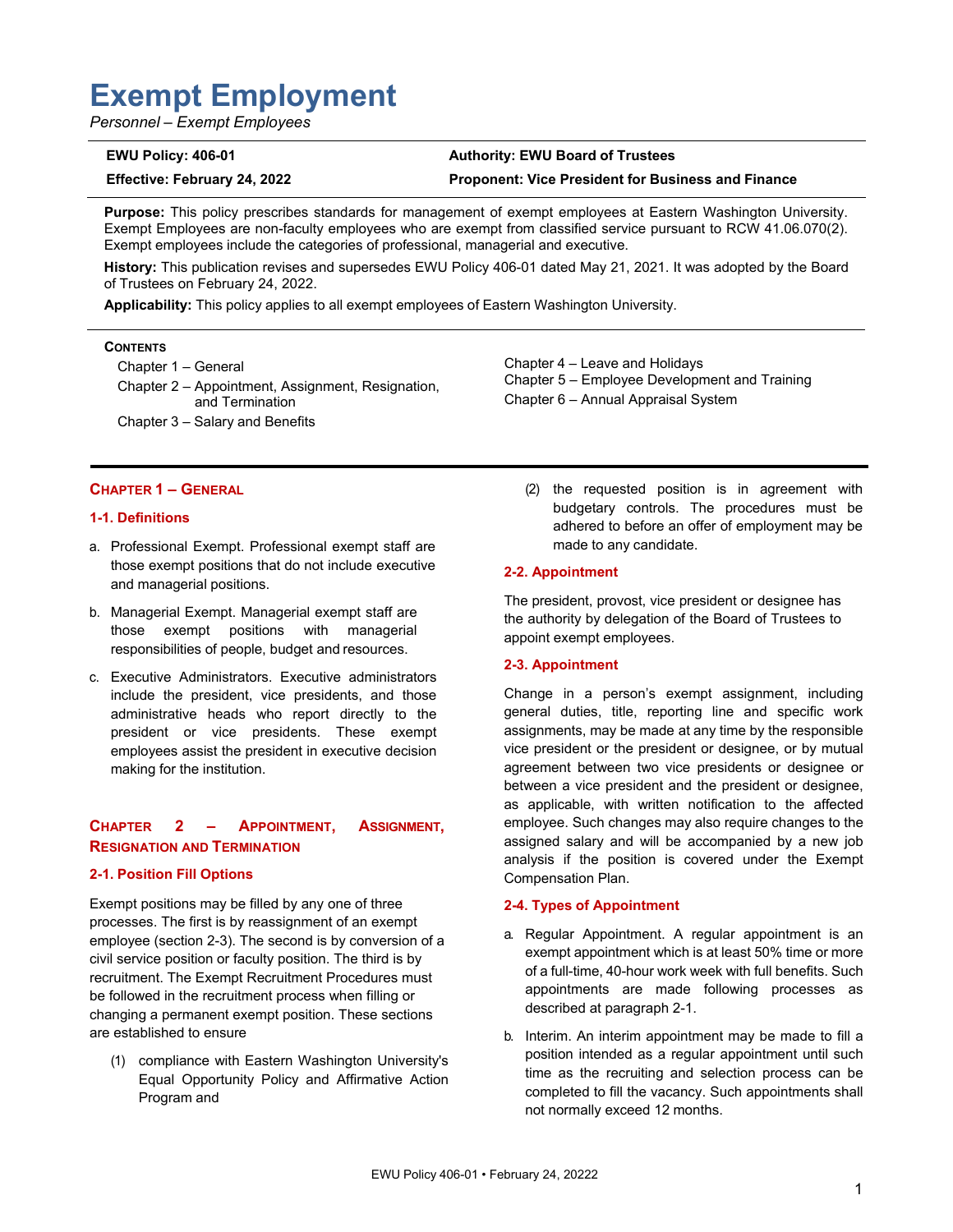- c. Acting. An acting appointment may be made to replace a person on leave of absence from an exempt position at the university. Such appointments shall not exceed the term of the leave of absence of the person being replaced. In the event of the termination of employment of the person on leave, the provisions of paragraph 2- 1 shall be followed.
- d. Temporary/Part Time. Temporary appointment may be made to positions made necessary by special work projects which are of a nonrecurring or intermittent nature. Such appointments shall not exceed 12 months. Part-time, exempt appointments are those which are scheduled for less than half time (20 hours per week

#### **2-5. Duration of Appointment**

At-will Employees. Exempt appointments are at-will, except contracted employees or those who had at least five years of continuous exempt employment immediately prior to August 1, 1989.

- a. Exempt employees who do not have reversion rights to classified or faculty positions may be terminated at any time by the appointing authority or designee, with or without cause, immediately. Employees terminated without cause are entitled to a severance package equal to one month's salary. An exempt employee who is terminated for cause is not entitled to any severance money.
- b. Exempt employees who have reversion rights to classified or faculty positions may be terminated from their exempt position at any time by the appointing authority or designee with or without cause by providing a thirty day notice period, During this time, the employee may submit a written reversion request as soon as practicable, so the University may respond to the request without the employee having a break in service. An exempt employee who chooses to revert back to a classified or faculty position is not entitled to any severance money. If the employee elects not to revert back to a classified/faculty position, they will be terminated at the end of the thirty day notice period with a severance package equal to one month's salary unless they are terminated for cause, in which case they will not receive any severance pay. If exempt employees are terminated for gross misconduct or malfeasance, they do not have the right of reversion to a classified or faculty position and will be considered terminated effective immediately.
- c. Tenure shall not be applicable in any particular exempt assignment or appointment, but a person who has attained faculty tenure will retain it, regardless of subsequent assignments to exempt duties. A person who has held permanent status in civil service shall have reversion rights as accorded by RCW 41.06.070(3). Full-time exempt staff with academicrank are eligible for faculty

tenure upon recommendation of the faculty from the applicable disciplines, the provost, the president and approval by the board of trustees. Departmental approval shall beobtained prior to the assignment to full-time teaching of persons who do not hold tenure in an academic appointment.

d. Contracted Employees. President, provost, vice presidents, academic deans, and intercollegiate athletic coaches are contracted positions. The president may authorize other positions for contracted appointments.

#### **2-6. Reversion Rights**

- a. Exempt employees who have held permanent classified status at EWU have reversion rights back to a civil service position per RCW 41.06.070(5).
- b. Full-time Exempt employees who have been granted faculty tenure by EWU have reversion rights back to faculty status and their previous rank as defined in the employee's exempt offer or contract.
	- 1) President with tenure. The base salary for the President who has tenured faculty reversion rights and reverts to EWU faculty status will be negotiated with the Board of Trustees.
	- 2) Provost, Vice President or Dean with tenure. The base salary for a Provost, Vice President and/or Dean who has tenured faculty reversion rights and reverts to EWU tenured faculty status will be the average salary for the top ten percent of the assigned rank in the College in which they hold tenure.
	- 3) All other Exempt Employees with tenure. The base salary for exempt employees who have tenured faculty reversion rights and revert back to an EWU tenured faculty status, will be the faculty salary base in effect at the time of the initial exempt appointment as defined in the offer/contract plus adjustments for increases received by the faculty during the time spent in the exempt position.
	- 4) Joint Appointments with tenure.
		- a) Exempt employees who hold both tenured faculty status and exempt status will have the right to a faculty full-time tenured appointment at the end of their exempt appointment. When the exempt employee returns to faculty full- time the faculty base of the joint appointment will be increased to full time faculty base salary.
		- b) Classified employees who hold both classified and exempt status will have the right to retain their classified position salary rate.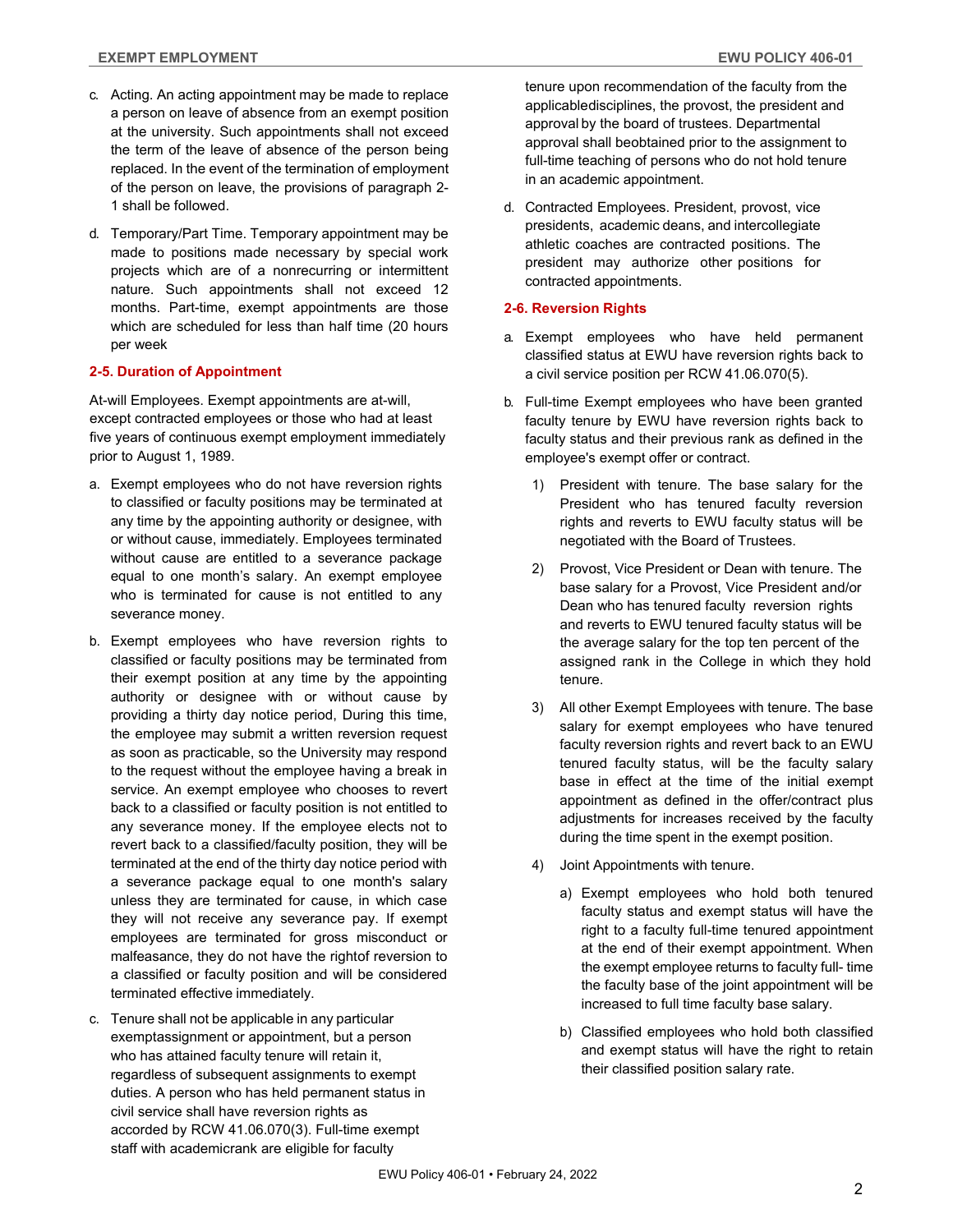#### **2-7. Compliance with University Policies and Procedures and State and Federal Laws; Inappropriate Behavior**

Exempt employees are responsible for compliance with all University Policies and Procedures and state and federal laws. Appropriate action including termination, may be taken if an employee is found to be out of compliance.

The University believes that all employees should work in an environment that fosters mutual respect and professionalism. Inappropriate behavior in the workplace does not promote the University's mission, employee wellbeing, or productivity. All employees are responsible for contributing to such an environment and are expected to treat others with courtesy and respect. Inappropriate workplace behavior is prohibited. If an employee believes they have been subjected to unprofessional behavior, the employee is encouraged to report this behavior to the employee's supervisor, a manager in the employee's chain of command and/or the Human Resources Office pursuant to University Guideline EWUG 401-01 (Investigations).

#### **2-8. Separation from Employment**

- a. Notice of Resignation or Retirement. Exempt employees contemplating resignation or retirement shall notify their immediate supervisor in writing of their intent at least 30 days prior to the termination date.
- b. Disability Separation. An exempt employee who becomes permanently unable to perform the essential functions of the assigned position due to a disability may be separated from employment after the university has made a good faith effort to provide for reasonable accommodation in accordance with state and federal law and EWU Policy 402-03 (Accommodating Persons with Disabilities).
- c. Reduction in Force. In the event that the University determines a reduction in staff is necessary, the University will identify the specific position(s) affected, and will provide a one month's salary severance to the employee(s) holding positions designated for reduction
- d. Termination. As per paragraph 2-5, an exempt at-will employee may be terminated at any time by the appointing authority or designee, with or without cause.

#### **CHAPTER 3 – SALARY AND BENEFITS**

#### **3-1. Managerial and Professional Exempt**

University employees may receive compensation under a contract or grant, or for employment, outside of their official duties to the university subject to the following provisions:

a. Salary Plan. An Exempt salary plan adopted by the university provides guidelines in the setting of administrative salaries and in the determination of

exempt salary increases. The basic concept of the plan provides for the establishment of salary ranges with the minimum and maximum dollar amounts. Each exempt employee shall be assigned a salary within the appropriate salary range. All exempt employees of the university are covered by this pay plan, excluding the president, vice presidents, provosts, deans, coaches, trainers, and those administrative heads reporting directly to the president or a vice president.

- b. Salary Ranges. Salary ranges are established to provide for the compensation of managerial and professional exempt staff covered by the salary plan based on job value as determined through job evaluation procedures. A salary range has been established as a guide for setting salaries and to provide an opportunity for salary advancement in recognition of individual performance and professional growth. The salary range dollar value will be increased to coincide with across-the-board increases when approved by the legislature and when authorized by the Board of Trustees.
- c. Salary Administration:
	- 1) Initial Appointment. An individual appointed to an exempt position is normally paid at the minimum amount of the assigned salary range. Factors which may be considered in establishing a higher, within range initial salary, include experience, education and special qualifications of the individual and shall be approved by the appropriate vice president before being offered to the candidate. The reason must be documented on the Recommendation for Hire form.
	- 2) Reassignment. A reassignment to a position with a lower salary range shall require a salary adjustment if the salary falls outside of the new salary range. A reassignment which results in movement to a higher salary range shall receive a salary adjustment to be approved by the associate vice president.
	- 3) Across-the-Board Increases. Based on authorization of the Board of Trustees, exempt employees may receive a dollar or percentage salary adjustment.
	- 4) Merit Increases. Merit increases based on an exempt employee's overall performance rating of consistently exceeds expectations may be granted annually with the approval of the appropriate vice president or president for their direct reports
	- 5) Promotion. When an exempt employee promotes to a different position with a higher salary range, the salary will be set commensurate with the employee's experience and education within the assigned range.
	- 6) Reevaluation of Existing Position. When an occupied position is reevaluated to a higher salary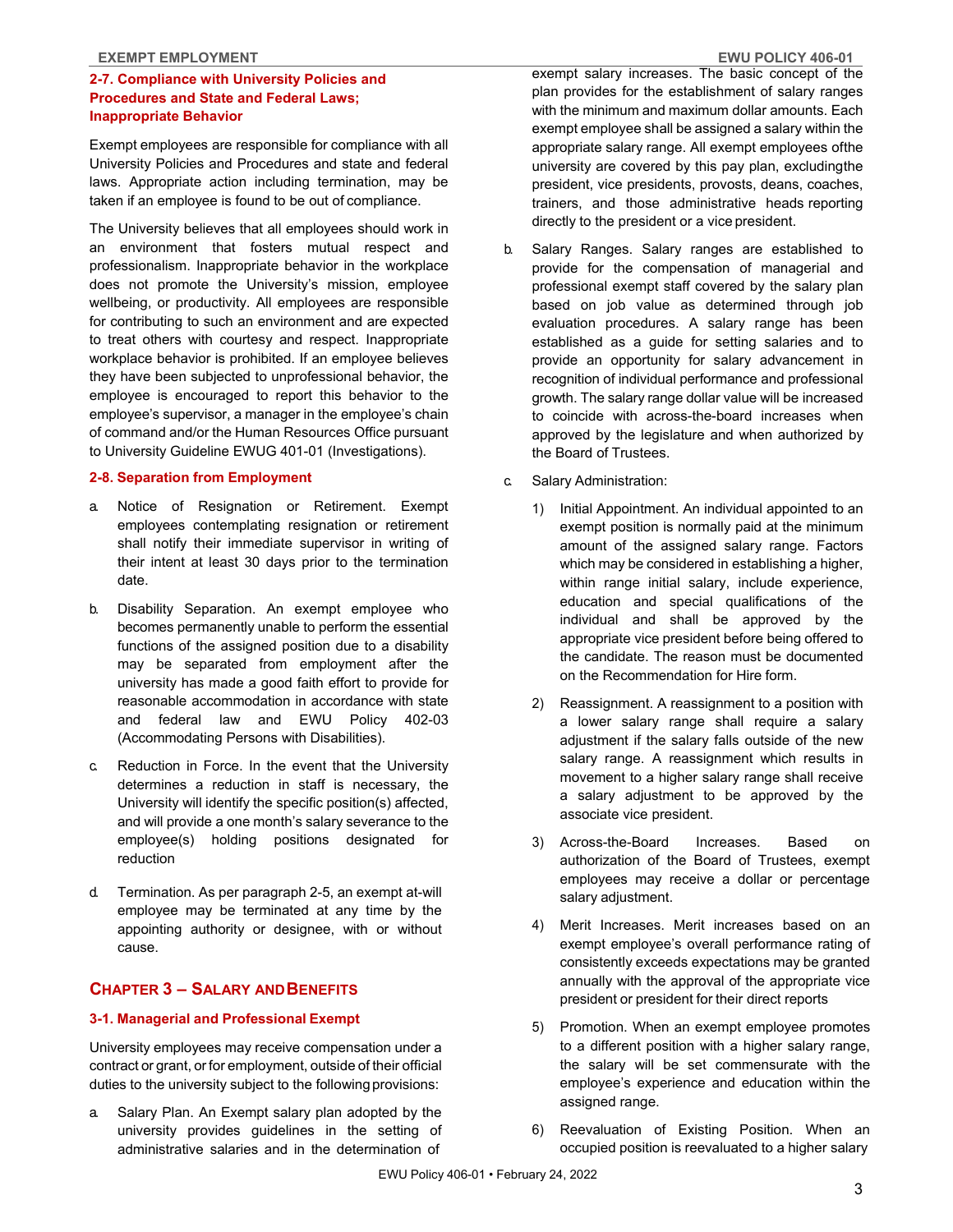range, a salary increase will be authorized with the approval of the appropriate vice president. When the position is reevaluated to a lower salary range, the appropriate vice president will implement a salary adjustment unless the current salary falls within the new range.

- 7) Equity Adjustment. A salary adjustment may be authorized when an employee is found inappropriately compensated in comparison with university exempt employees in the same salary range or the market based on similar longevity, experience and education.
- 8) Recruitment and Retention. A salary adjustment may be authorized by the appropriate vice president when difficulty arises in recruiting and/or retaining a qualified administrative employee.
- 9) Renewal of Contract. A salary adjustment may be authorized by the appropriate vice president at the time a contract is renewed.
- d. Hours of Work. It is expected that the work schedule of full-time exempt staff will consist of, as a minimum, an average of 40 hours per week which will serve as the basis for vacation and sick leave accruals. The nature of exempt positions may require that the employee exceed the typical 40-hour-per-week work schedule. Individual schedules shall be approved by the employee's supervisor.
- e. Additional Compensation. When a full-time exempt employee performs additional work outside their normal duties, the "Compensation for Additional Duties" policy must be followed.
- f. Overtime. Exempt employees are not normally eligible for overtime compensation. Based on the Fair Labor Standards Act and Minimum Wage Act, certain exempt positions have been identified as overtime eligible by the office of human resources. The employee and supervisor shall be notified if the position is eligible. If overtime eligible, the following provisions must be adhered to:
	- 1) If an employee or supervisor believes the employee will need to work more than 40 hours in a week, the employee and their supervisor should immediately address options for avoiding overtime. Whenever possible supervisors and employees should anticipate workload and work commitments to avoid overtime situations. Therefore, if evening or weekend work is required, the employee's work schedule for that week should be adjusted for a total of 40 hours; e.g., if the employee is required to attend a meeting for four hours on Saturday, the employee's schedule should be adjusted to work on four and one half other days (36 hours) in that work week.
- 2) If it is not possible to avoid overtime work, the supervisor may direct the employee to work more than 40 hours in a week and should document such authorization. An employee may only work more than 40 hours in a week when approved to do so in advance by their supervisor. Working overtime that has not been pre-approved is a violation of this policy and may be grounds for corrective action.
- 3) An employee shall be paid overtime at the rate of one and one-half time for all hours worked over 40 hours in a work week regardless of whether the overtime was approved in advance. The designated work week for employees is Monday 12:01 a.m. to Sunday, midnight. All paid holidays during an employee's regular work schedule are considered time worked.
- 4) An employee may request compensatory time at the rate of one and one-half hours of compensatory time for each hour of overtime worked in lieu of the receipt of overtime pay. Accrual of compensatory time is based on an agreement between the supervisor and the employee prior to the performance of overtime work. An employee may not accrue more than 80 hours of compensatory time. All compensatory time must be used by the end of the fiscal year in which it is accrued. Any compensatory time that has not been taken by the end of the fiscal year or by the time an employee is terminated, will be paid out by the university at the rate for overtime determined in accordance with 29 C.F.R § 553.27. An employee will be permitted to use compensatory time if such a request does not unduly disrupt university operations.
- 5) Actual time worked shall be recorded on the time sheet which will also reflect leave (including compensatory time) taken and overtime worked. Employees are required to accurately report all hours worked, including any overtime, and supervisors are responsible for ensuring accurate reporting by their employees.

#### **3-2. Benefits**

Persons on regular exempt appointment are entitled to participate in insurance and retirement plans as provided by the university subject to contract or statutory provisions. Temporary appointments of less than six months shall not qualify for membership in retirement, health or other insurance programs, except as specifically required by state statutes and regulations.

#### **3-3. Workers Compensation**

Exempt employees' benefits in the Washington State Industrial fund begin on the first day of employment. If an injury occurs on the job or an employee suffers from an occupational illness, the employee is entitled to workers'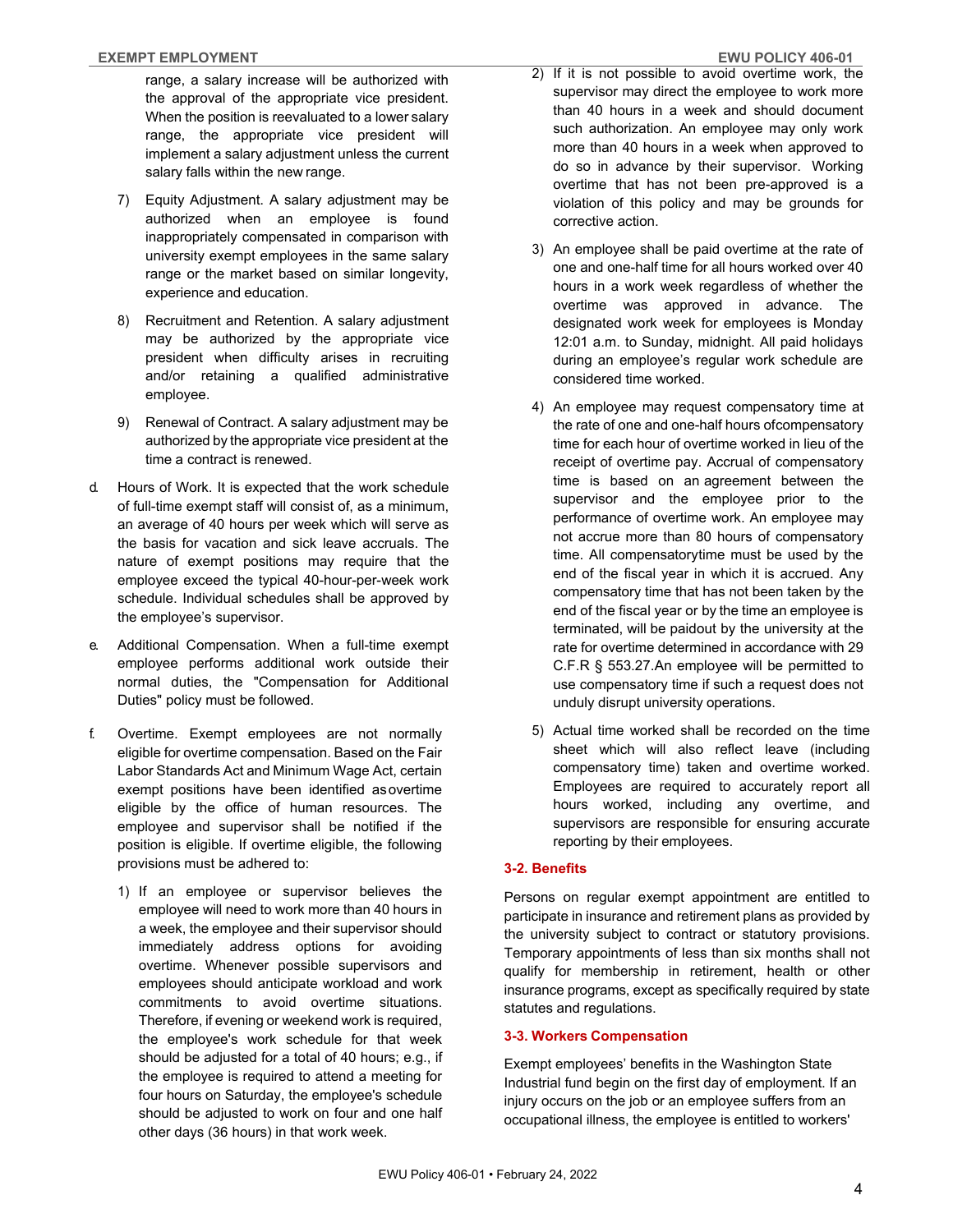compensation benefits as determined by the Washington State or other authorized states Department of Labor and Industries and/or applicable law. Each employee contributes for the medical aid portion of industrial insurance.

Each employee is required to immediately report an onthe-job injury to their supervisor and complete an Environmental Health and Safety Incident Report.

### **CHAPTER 4 – LEAVES AND HOLIDAY**

#### **4-1. Exempt Professional Leave**

- a. President, and Provost and Vice President for Academic Affairs. At any time after six years of fulltime, exempt service to the university, the president, or provost and vice president for academic affairs may obtain a professional leave for the purpose of research and study related to professional goals. Granting of such leaves and the terms and conditions thereof shall be determined at the discretion of the board of trustees in the case of the president, and by the president in the case of the provost and vice president for academic affairs. Annual leave will not accrue during any such professional leave.
- b. Full-time Exempt Staff. Full-time exempt staff may apply for professional leave after six years of full-time exempt service to the university, for purposes of research and study related to professional goals. Granting of such leaves will be subject to budget and program requirements, and adequate arrangements for replacement. Exempt staff on leave shall receive 90 percent of their monthly salary during the first three months of their leave and 75 percent of the monthly salary for additional months up to one year. Annual leave will not accrue during professional leave.

#### **4-2. Vacation Leave**

- a. Transfer of Vacation from another State Agency. New exempt staff, transferring from another state agency, shall transfer with them no more than 240 hours of their unused vacation leave, as provided at RCW 43.01.040.
- b. Accrual.
	- 1) President. The president accrues 20 hours of paid vacation leave per month for a total of 240 hours per year. Additional vacation leave may be approved at the sole discretion of the University's Board of Trustees as part of the terms and conditions of the President's Employment Contract.
	- 2) Vice Presidents. The vice presidents accrue 20 hours of paid vacation leave per month for a total of 240 hours per year.
- 3) All other exempt staff. Exempt staff who are employed in a full-time, regular appointment accrue 14.67 hours of vacation leave per month for each month of work. Exempt staff who work at least 50% time, but less than full time, will accrue vacation at a prorated rate.
- 4) During Leave Without Pay. Vacation leave shall not accrue during leave without pay (LWOP) which exceeds 10 working days in any calendar month.
- c. Cash Payment. Per RCW 43.01, payment of salary, in lieu of accrued vacation time, may be made only as a part of separation of regular employment from the university, subject to the following provisions:
	- 1) Cash payment for accrued vacation time may not exceed 480 hours. Exempt staff who work at least 50% time, but less than full time, will be cashed out at a prorated rate.
	- 2) A payment of salary in lieu of accrued vacation leave, in excess of 480 hours may be approved for the President at the sole discretion of the University's Board of Trustees as part of the terms and conditions of the President's Employment Contract.
	- 3) The amount to be considered in the retirement allowance will be determined by the applicable retirement plan.
	- 4) If the employee separates to accept other state employment where leave is accrued and there is no break in service, the leave cannot be cashed; it must be transferred as authorized by law. The only exception is for employees who have a vacation leave balance that exceeds the maximum amount of vacation leave that the agency will allow in transfer. In those cases, EWU will make a cash payment for the difference between the employee's leave balance and the maximum amount of leave the other agency will allow to be transferred; except that the combination of leave taken during the fiscal year, leave transferred to the new agency, and any leave for which a cash payment is made cannot exceed 480 hours.
	- 5) Persons with academic rank who leave an exempt appointment and continue as regular faculty members are not eligible for salary payments for administrative leave time beyond the period of their exempt appointment, and unused leave time will lapse.
- ci. Use of Leave. Exempt staff are urged to plan vacation periods of substantial duration as part of their vacation leave each year. Arrangements for the use of vacation leave must be made in advance with the employee's supervisor and shall take into account the adequate fulfillment of specified job responsibilities. Exempt staff cannot use more than 480 hours of vacation leave in a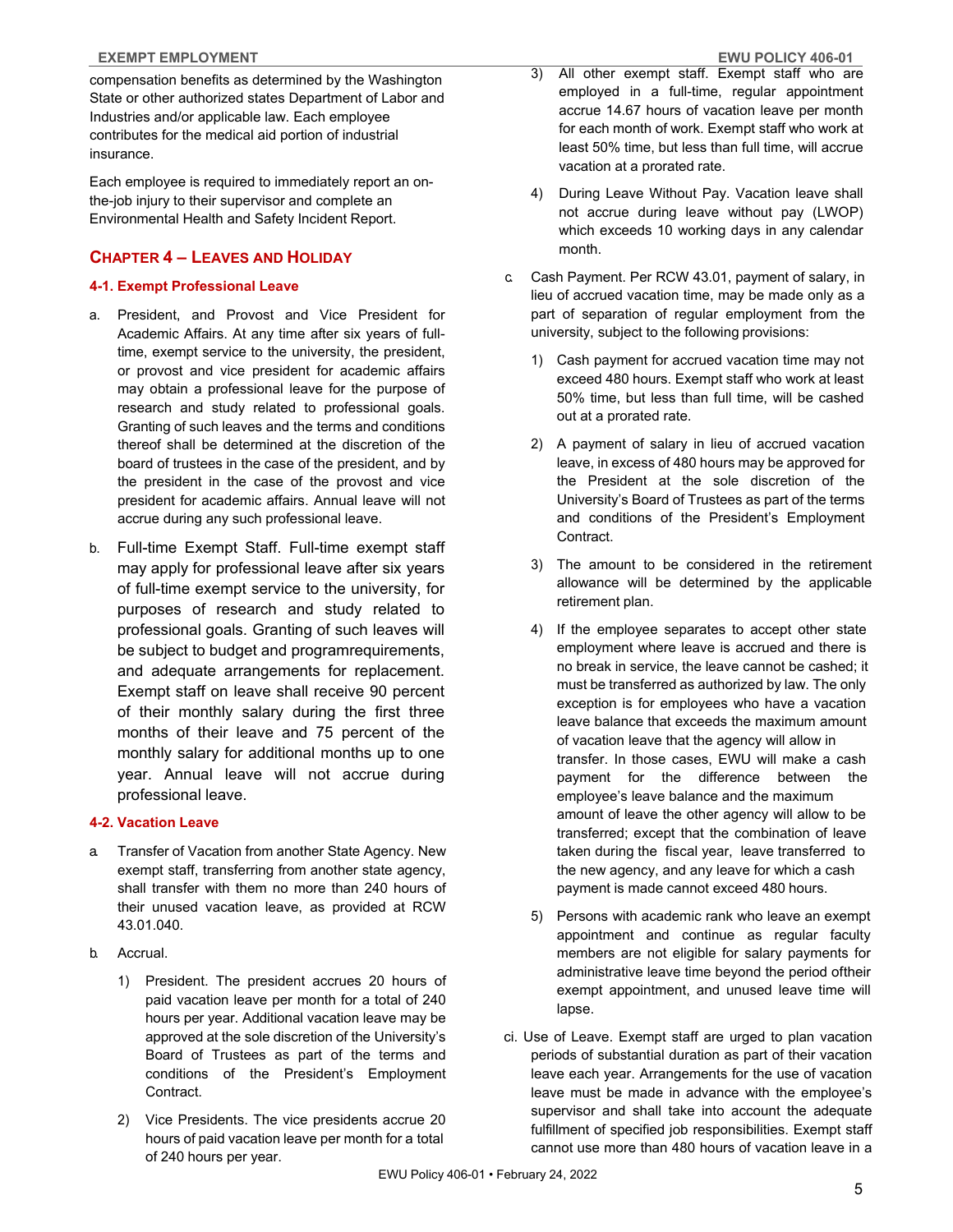#### **EXEMPT EMPLOYMENT EWU POLICY 406-01**

fiscal year. Leave must be reported during the appropriate payroll cycle.

- e. Accumulation and Excess Vacation.
	- 1) Exempt Staff Accrued, unused leave time may continue to accumulate, but the total paid leave time in any fiscal year shall not exceed 480 hours as authorized by RCW 43.01.042.
	- 2) President. The use of accrued unused vacation leave time in excess of 480 hours in a fiscal year may be approved at the sole discretion of the University's Board of Trustees as part of the terms and conditions of the President's Employment Contract, as authorized by RCW 43.01.042.

#### **4-3. Sick Leave**

- a. Exempt staff employed on a full- time basis shall accrue sick leave credit for each month of complete service. Paid sick leave may not be used in advance of accrual. Exempt staff employed on less than a fulltime schedule shall accrue sick leave on a pro rata basis based on their percent of time. If an employee takes 10 or more working days of leave without pay in any calendar month, the employee shall not be entitled to any sick leave credit for that month as set forth in this section, but shall accrue a prorated amount of sick leave based upon the percentage of time worked. Exempt staff are eligible for the Attendance Incentive Program established at RCW 41.04.340. Full-time exempt employees shall accrue sick leave credit as follows:
	- 1) Employees with less than two years of continuous exempt service in their current term shall accrue 10 hours of sick leave credit per complete month.
	- 2) Employees with two or more years of continuous exempt service in their current term shall accrue 12 hours of sick leave credit per complete month.
- b. Use. Exempt staff may use paid sick leave up to the amount accrued under the following conditions:
	- 1) Absence resulting from an employee's mental or physical illness, injury, or health condition; to accommodate the employee's need for medical diagnosis, care, or treatment of a mental or physical illness, injury, or health condition; or an employee's need for preventive medical care;
	- 2) When the University has been closed by order of a public official for any health-related reason, or when an employee's child's school or place of care has been closed for such a reason;
	- 3) To allow the employee to provide care for a family member with a mental or physical illness, injury, or health condition; care of a family member who needs medical diagnosis, care, or treatment of a

mental or physical illness, injury, or health condition; or care for a family member who needs preventive medical care. "Family member" means any of the following:

i. A child, including a biological, adopted, or foster child, stepchild, or a child to whom the employee stands in loco parentis, is a legal guardian, or is a de facto parent, regardless of age or dependency status;

ii. A biological, adoptive, de factor, or foster parent, stepparent, or legal guardian of an employee or the employee's spouse or registered domestic partner, or a person who stood in loco parentis when the employee was a minor child;

iii. A spouse;

iv. A registered domestic partner;

v. A grandparent;

vi. A grandchild; or,

vii. A sibling.

- 4) Domestic violence leave as provided for in EWU Policy 403-05 (Employee Leave Related to Domestic Violence, Sexual Assault & Stalking); or,
- 5) Bereavement leave in addition to leave provided by section 4-5e, or in circumstances not covered by section 4-5e, if such use is approved in advance by the employee's supervisor.
- c. Record Keeping. All sick leave shall be recorded and approved by the immediate supervisor.
- d. Receipt and Transfer of Sick Leave from Other State Agencies. EWU will receive sick leave accrued at another state agency up to 240 hours when an employee seeks to transfer to EWU and there is no break in service, unless a greater amount is approved in advance in writing by the appointing authority.
- e. Sick leave may be cashed out in part upon an employee's retirement or death in accordance with RCW 41.04.340 and EWU Policy 409-01 (Voluntary Employee Benefit Association). The amount of compensable sick leave eligible to be cashed out under this section cannot exceed one day's compensation (i.e., 8 hours for a full-time employee).

#### **4-4. Leave of Absence without Pay**

Leave of absence without pay may be authorized in accordance with EWU Policy 403-04 (Leave without Pay).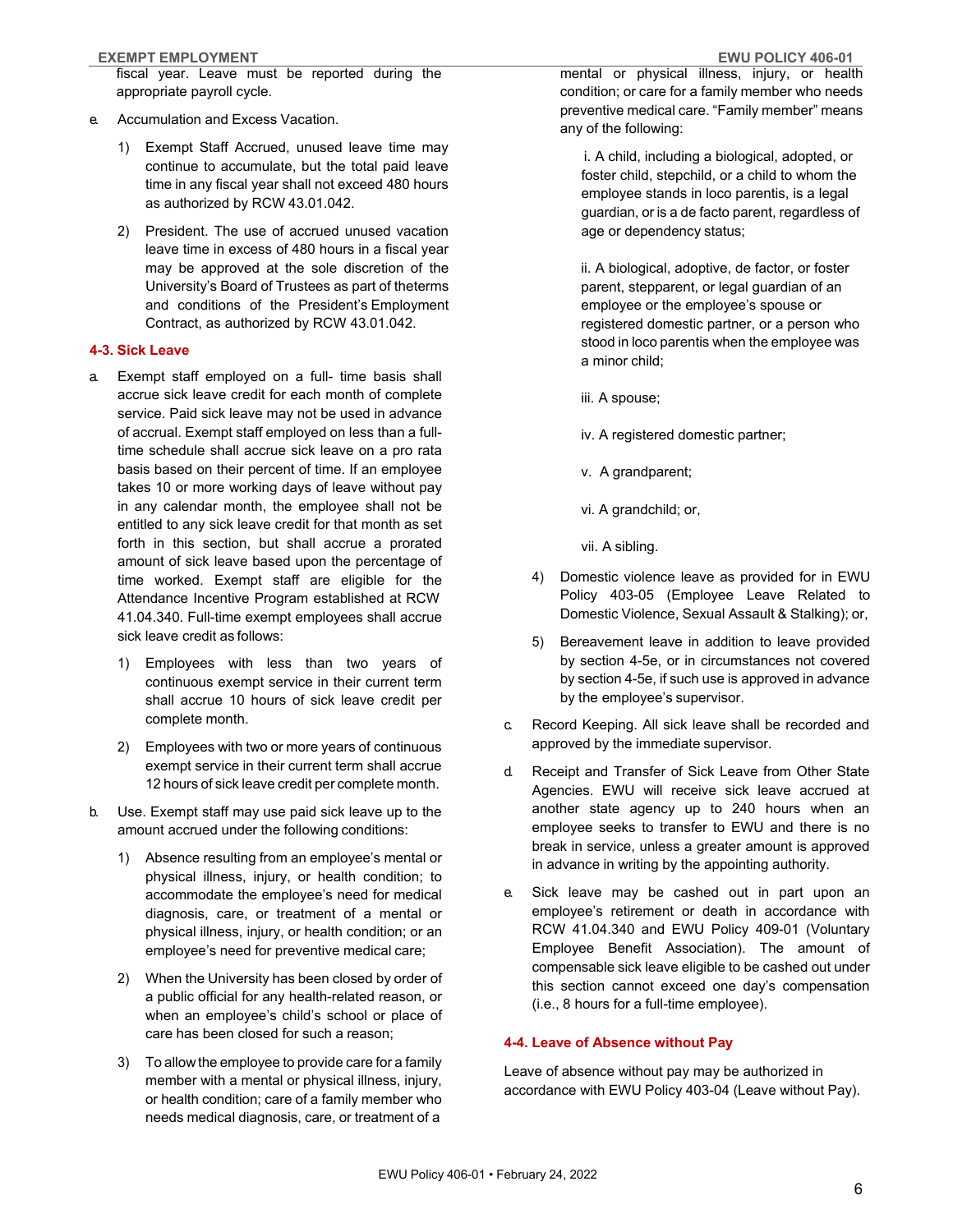#### **4-5. Other Leave**

- a. Shared Leave. As permitted by RCW 41.04.650 41.05-680, 41.04.685 and by the university Shared Leave Policy, employees may donate accrued vacation leave, sick leave or personal holidays to other state employees and employees may use shared sick leave as provided by EWU Policy 403-02.
- b. Family Medical Leave. Employees who have been employed by the University for at least one (1) year, and who worked at least one thousand two hundred fifty (1250) hours during the twelve (12) month period immediately preceding the commencement of leave, are permitted up to twelve (12) workweeks of Family Medical Leave during any twelve (12) month period for purposes specified by law. Family Medical Leave will be administered according to EWU Policy 403-03 (Family & Medical Leave).
- c. Parental Leave. Employees may request parental leave as provided in EWU Policy 403-03 (Family & Medical Leave). During any period of parental leave not covered by Family Medical Leave, an employee who uses less than eight (8) hours of paid leave during a month may continue their health insurance coverage by paying the full premium costfor that insurance. The University may deny a request for parental leave beyond any period of Family Medical Leave based on operational necessity. A response to the leave request will be provided to the employee within fourteen (14) calendar days.
- d. Leave for Child Care Emergencies. Employees who must miss work due to unforeseen child care emergencies may charge their absence to any accrued paid leave or to unpaid leave; provided that accrued compensatory time must be used before any other paid or unpaid leave. Employees may use no more than three (3) days per calendar year of their accrued sick leave and vacation leave, and may take no more than three (3) days of unpaid leave per calendar year, for child care emergencies. Employees using leave due to child care emergencies are not required to obtain advance approval prior to using leave, but must notify their supervisors of their absence as soon as reasonably possible and no later than the start of their scheduled shift.
- e. Bereavement Leave. Employees will be granted three (3) days of paid bereavement leave for the death of the employee's spouse, registered domestic partner, child, parent, sibling, grandparent, or grandchild, or the death of a parent of the employee's spouse or registered domestic partner. Bereavement leave will also be granted for the death of any other person residing in the employee's home who shares reciprocal duties of care and financial support with the

employee.

f. Jury and Witness Leave. Employees subpoenaed to appear for jury service or as a witness will receive pay at their regular rate of pay for work hours missed because of their required service. Employees must notify their supervisors upon receipt of a subpoena for jury or witness duty, keep their supervisors apprised of the schedule for their jury or witness duties, and report to work when the court schedule permits.

#### **4-6. Military Leave**

- a. Paid Leave. Employees shall be entitled to military leave with pay not to exceed twenty-one (21) working days during each year, beginning October 1st and ending the following September 30th, in order to report for active duty, when called, or to take part in active training duty in such manner and at such time as they may be ordered to active duty or active training duty in the Washington National Guard or the Army, Navy, Air Force, Coast Guard, or Marine Corps reserve of the United States or any organized reserve or armed forces of the United States. Such leave shall be in addition to any vacation and sick leave to which an employee is entitled and shall not result in any reduction of benefits, performance ratings, privileges or pay. During paid military leave, the employee shall receive their normal base pay.
- b. Employees appearing during working hours for a physical examination to determine physical fitness for military service shall receive full pay for the time required to complete the examination.
- c. Unpaid Leave. In addition to paid military leave provided by this section, employees shall be granted a military leave of absence without pay for service in the armed forces of the United States or the State of Washington, to the extent required by applicable state (RCW 73.16) and federal law.
- d. Leave Requests. Unless prohibited by military necessity, employees must provide the University with a copy of their orders at the time they request military leave. Requests for military leave shall be made as soon as reasonably practical after the employee learns of the need for such leave.

#### **4-7. Family Military Leave**

Pursuant to RCW 49.77, during a period of military conflict, an employee who is the spouse or registered domestic partner of a member of the armed forces of the United States, national guard, or reserves who has been notified of an impending call or order to active duty or has been deployed is entitled to a total of fifteen days of unpaid leave per deployment after the military spouse or registered domestic partner has been notified of an impending call or order to active duty and before deployment or when the military spouse or registered domestic partner is on leave from deployment. The employee must provide the